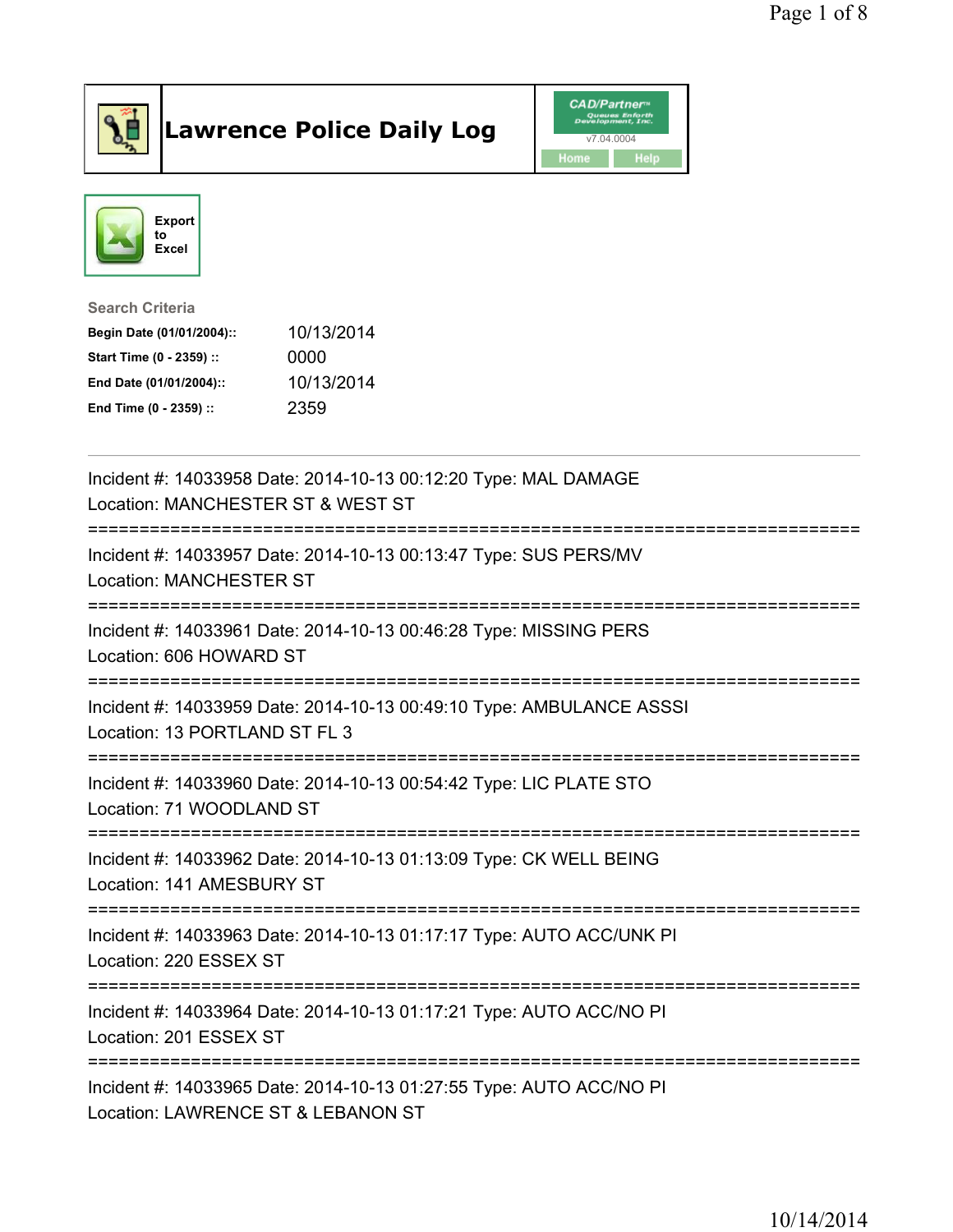| Incident #: 14033966 Date: 2014-10-13 01:39:07 Type: MISSING PERS<br>Location: 141 AMESBURY ST #404                                      |
|------------------------------------------------------------------------------------------------------------------------------------------|
| Incident #: 14033967 Date: 2014-10-13 02:02:18 Type: DISTURBANCE<br>Location: 7-ELEVEN / 360 BROADWAY                                    |
| Incident #: 14033968 Date: 2014-10-13 02:05:05 Type: CK WELL BEING<br>Location: MERRIMACK ST & S UNION ST                                |
| Incident #: 14033969 Date: 2014-10-13 02:13:33 Type: HIT & RUN PED<br>Location: BROADWAY & ESSEX ST                                      |
| Incident #: 14033970 Date: 2014-10-13 02:53:27 Type: NOISE ORD<br>Location: 125 BENNINGTON ST FL 2                                       |
| Incident #: 14033971 Date: 2014-10-13 02:54:03 Type: NOISE ORD<br>Location: 133 S BROADWAY FL 3<br>===================================== |
| Incident #: 14033972 Date: 2014-10-13 03:29:25 Type: ASSSIT OTHER PD<br>Location: BROADWAY & CROSS ST<br>=============================   |
| Incident #: 14033973 Date: 2014-10-13 03:55:26 Type: NOISE ORD<br>Location: 34 COOLIDGE ST FL 1 REAR                                     |
| Incident #: 14033974 Date: 2014-10-13 05:21:53 Type: CK WELL BEING<br>Location: 87 SUMMER ST                                             |
| Incident #: 14033975 Date: 2014-10-13 05:27:55 Type: STOL/MV/PAS<br>Location: 32 EXETER ST                                               |
| Incident #: 14033976 Date: 2014-10-13 05:40:35 Type: VIO CITY ORD<br>Location: COMMON ST & HAMPSHIRE ST                                  |
| Incident #: 14033977 Date: 2014-10-13 07:25:12 Type: ALARMS<br>Location: DPW OFFICE / 1 AUBURN ST                                        |
| Incident #: 14033978 Date: 2014-10-13 07:28:31 Type: TOW OF M/V<br><b>Location: CRESCENT ST</b>                                          |
| ====================================<br>Incident #: 14033979 Date: 2014-10-13 07:34:25 Type: STOL/MV/PAS                                 |

Location: 10 PLEASANT TED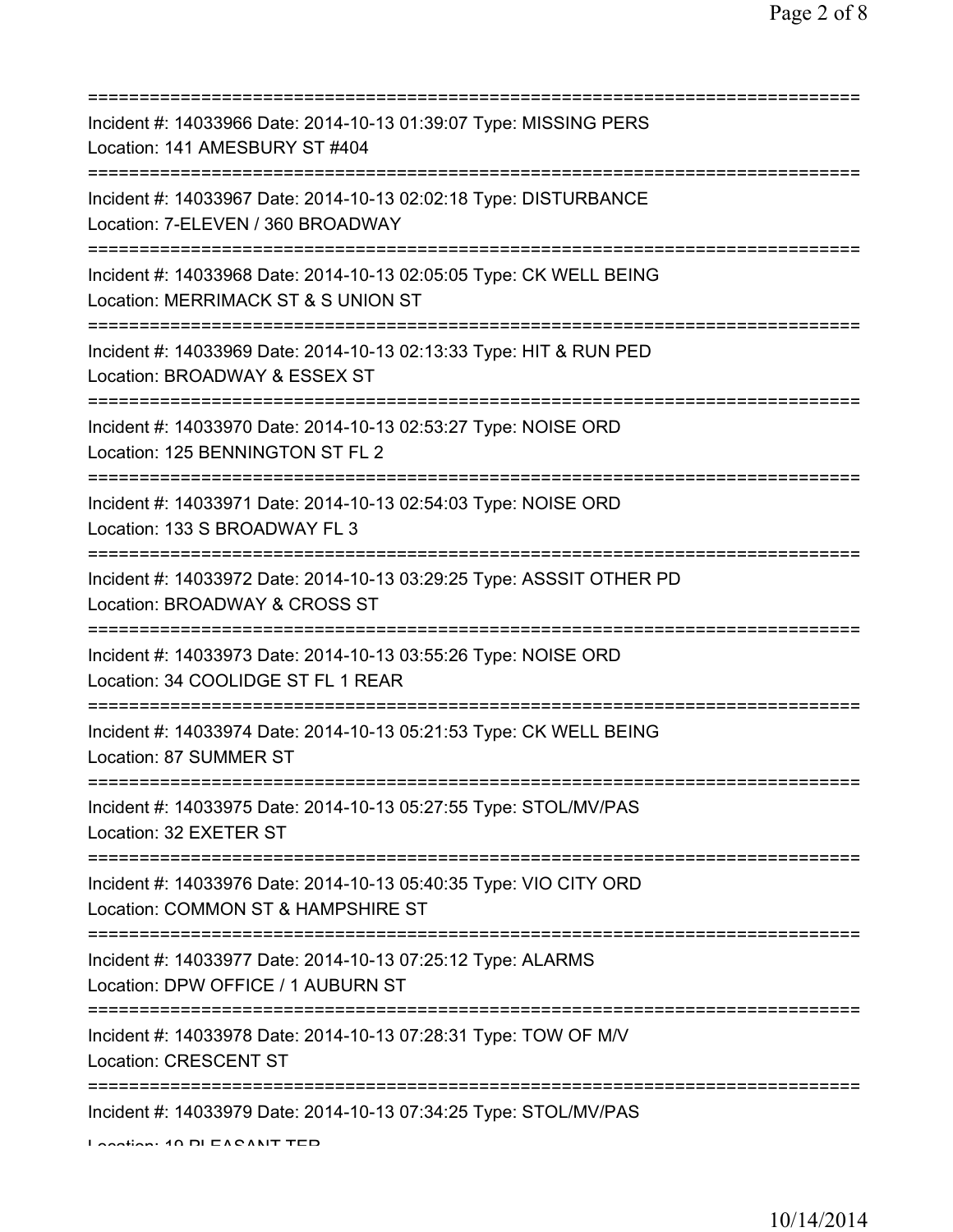| Incident #: 14033980 Date: 2014-10-13 07:45:16 Type: AUTO ACC/NO PI<br>Location: BIG N' BEEFY / 415 BROADWAY                       |
|------------------------------------------------------------------------------------------------------------------------------------|
| Incident #: 14033981 Date: 2014-10-13 07:55:03 Type: STOL/MV/PAS<br>Location: 47 E PLEASANT ST                                     |
| Incident #: 14033982 Date: 2014-10-13 08:42:29 Type: UNWANTEDGUEST<br>Location: MMACO / 660 S UNION ST<br>======================== |
| Incident #: 14033983 Date: 2014-10-13 08:47:06 Type: TOW OF M/V<br>Location: 37 HANCOCK ST                                         |
| Incident #: 14033984 Date: 2014-10-13 09:25:57 Type: AUTO ACC/NO PI<br>Location: 620 HAVERHILL ST                                  |
| Incident #: 14033985 Date: 2014-10-13 09:46:30 Type: RECOV/STOL/MV<br>Location: 11 TENNEY ST<br>=============================      |
| Incident #: 14033986 Date: 2014-10-13 09:54:03 Type: IDENTITY THEFT<br>Location: 71 NEWBURY ST #3                                  |
| Incident #: 14033987 Date: 2014-10-13 10:06:45 Type: KEEP PEACE<br>Location: 194 BRUCE ST FL 2                                     |
| Incident #: 14033988 Date: 2014-10-13 10:36:28 Type: MAL DAMAGE<br>Location: 78 SARATOGA ST                                        |
| Incident #: 14033989 Date: 2014-10-13 10:57:15 Type: ALARM/BURG<br>Location: INTERNATIONAL INSTUTE OF GREATER / 125 AMESBURY ST    |
| Incident #: 14033990 Date: 2014-10-13 11:01:04 Type: ALARM/BURG<br>Location: SOVERIGN BANK / 460 S UNION ST                        |
| Incident #: 14033991 Date: 2014-10-13 11:13:19 Type: ANIMAL COMPL<br>Location: 243 S BROADWAY                                      |
| Incident #: 14033992 Date: 2014-10-13 11:14:59 Type: KEEP PEACE<br>Location: MARY IMMACULATE / 191 MAPLE ST<br>=================== |
| Incident #: 14033993 Date: 2014-10-13 11:16:51 Type: CK WELL BEING                                                                 |

 $\mathbf{L}$  Location  $\mathbf{L}$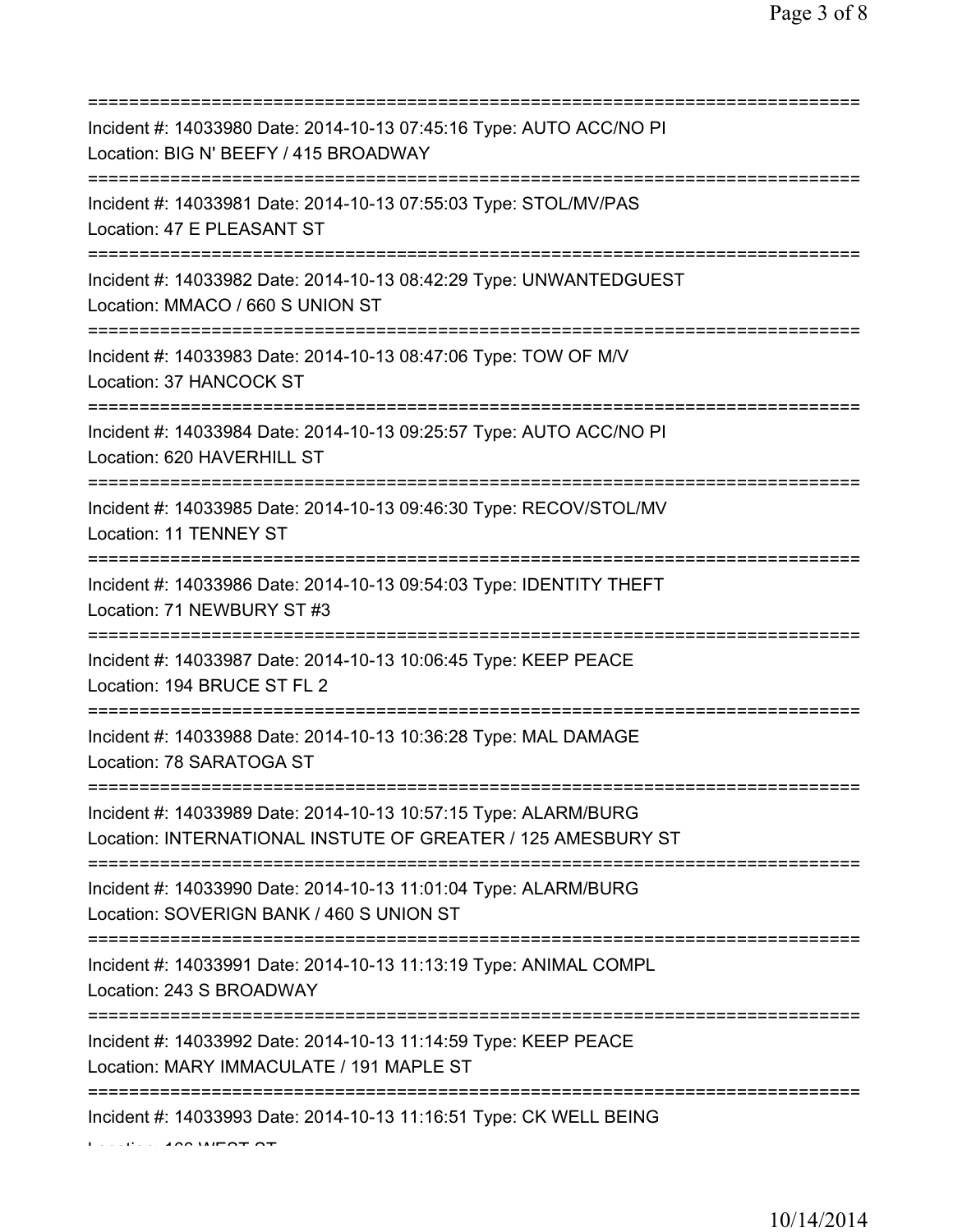| Incident #: 14033997 Date: 2014-10-13 11:23:22 Type: B&E/MV/PAST<br>Location: 43 EUTAW ST FL 1R                                         |
|-----------------------------------------------------------------------------------------------------------------------------------------|
| Incident #: 14033994 Date: 2014-10-13 11:26:19 Type: DRUG VIO<br>Location: BROADWAY & COMMON ST                                         |
| Incident #: 14033995 Date: 2014-10-13 11:31:18 Type: GENERAL SERV<br>Location: ANDOVER ST & S BROADWAY                                  |
| Incident #: 14033996 Date: 2014-10-13 11:34:38 Type: DRUG OVERDOSE<br>Location: 211 MERRIMACK ST<br>=================================== |
| Incident #: 14033998 Date: 2014-10-13 11:40:10 Type: M/V STOP<br>Location: AMES ST & YALE ST                                            |
| Incident #: 14033999 Date: 2014-10-13 11:54:23 Type: HIT & RUN M/V<br>Location: 237 HIGH ST                                             |
| Incident #: 14034000 Date: 2014-10-13 11:55:42 Type: ALARM/BURG<br>Location: SALVATION ARMY / 250 HAVERHILL ST                          |
| Incident #: 14034001 Date: 2014-10-13 12:24:45 Type: MAL DAMAGE<br>Location: 35 LEONARD AV                                              |
| Incident #: 14034002 Date: 2014-10-13 12:28:53 Type: UNKNOWN PROB<br>Location: 308 JACKSON ST                                           |
| Incident #: 14034003 Date: 2014-10-13 12:29:20 Type: DOMESTIC/PROG<br>Location: 13 PORTLAND ST FL 3                                     |
| Incident #: 14034004 Date: 2014-10-13 12:54:20 Type: DRUG OVERDOSE<br>Location: 3 MT AUBURN ST                                          |
| Incident #: 14034005 Date: 2014-10-13 12:57:58 Type: M/V STOP<br>Location: 35 COMMON ST                                                 |
| Incident #: 14034006 Date: 2014-10-13 14:07:13 Type: E911 HANGUP<br>Location: 23 HAWLEY ST #102                                         |
| Incident #: 14034007 Date: 2014-10-13 14:11:12 Type: LOCKOUT                                                                            |

Location: 164 SARATOGA ST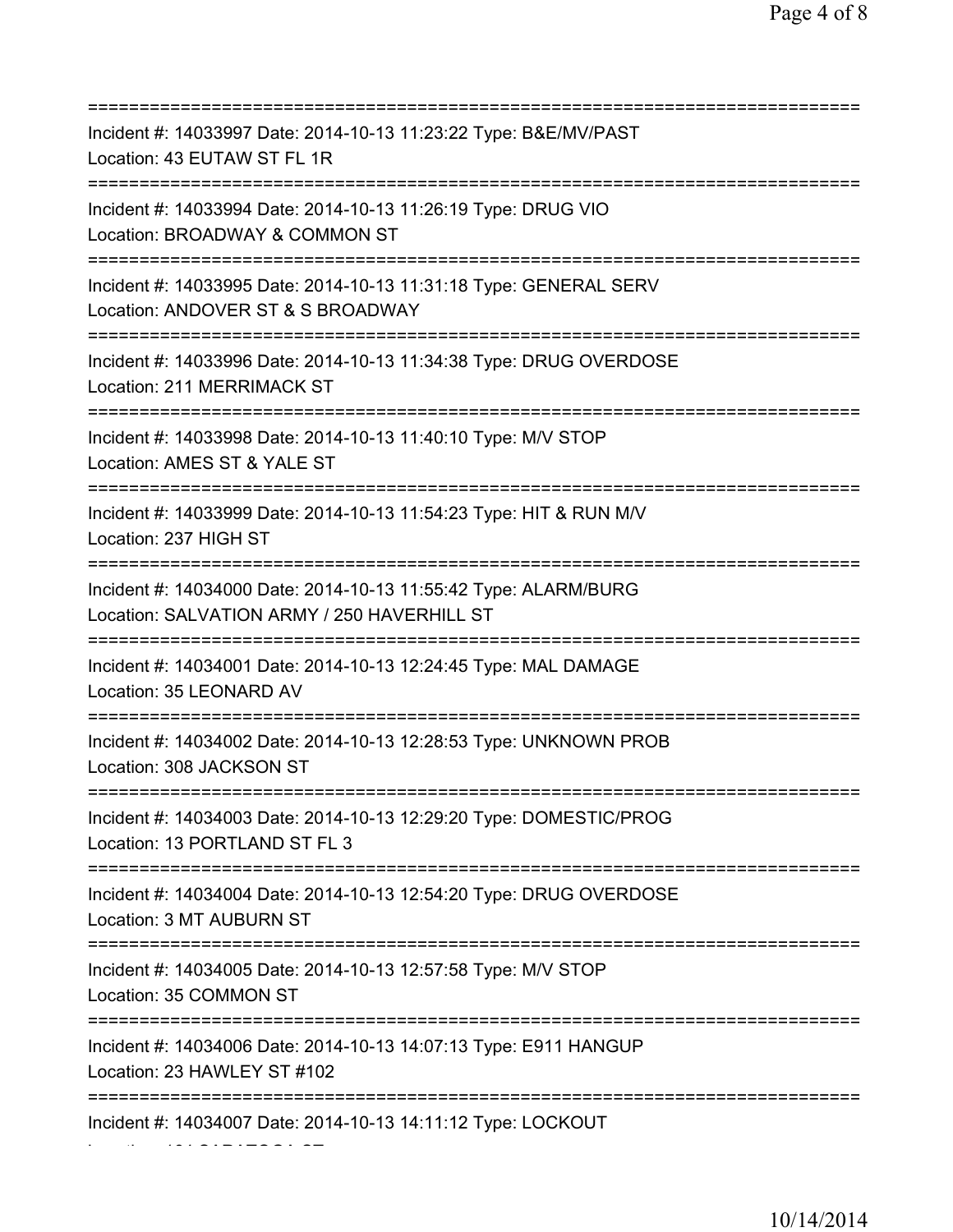| Incident #: 14034008 Date: 2014-10-13 14:23:57 Type: CIVIL PROB<br>Location: 28 JUNIPER ST FL 1                                   |
|-----------------------------------------------------------------------------------------------------------------------------------|
| Incident #: 14034010 Date: 2014-10-13 15:05:13 Type: GENERAL SERV<br>Location: 4 CRESCENT ST                                      |
| Incident #: 14034009 Date: 2014-10-13 15:05:55 Type: ALARMS<br>Location: 273-274 PROSPECT ST                                      |
| Incident #: 14034011 Date: 2014-10-13 15:09:01 Type: ALARM/BURG<br>Location: SOUTH LAWRENCE EAST SCHOOL / 165 CRAWFORD ST         |
| Incident #: 14034012 Date: 2014-10-13 15:25:36 Type: ALARM/BURG<br>Location: MARKET BASKET DISTRIBUTION / 1 GROCERY WY            |
| Incident #: 14034013 Date: 2014-10-13 15:47:53 Type: GENERAL SERV<br>Location: 91 GLENN ST<br>;=================================  |
| Incident #: 14034014 Date: 2014-10-13 15:49:33 Type: MEDIC SUPPORT<br>Location: SOUTH CANAL ST                                    |
| Incident #: 14034015 Date: 2014-10-13 15:52:31 Type: MAL DAMAGE<br>Location: 19 PLEASANT TER FL 2                                 |
| Incident #: 14034016 Date: 2014-10-13 15:53:59 Type: NEIGHBOR PROB<br>Location: 1 TREMONT ST #1                                   |
| Incident #: 14034017 Date: 2014-10-13 16:16:48 Type: ALARM/BURG<br>Location: 70 N PARISH RD                                       |
| Incident #: 14034018 Date: 2014-10-13 16:18:02 Type: BUILDING CHK<br>Location: 19 PLEASANT TER FL 3<br>;========================= |
| Incident #: 14034019 Date: 2014-10-13 17:06:16 Type: FIGHT<br>Location: TRIPOLI BAKERY INC / 106 COMMON ST                        |
| Incident #: 14034020 Date: 2014-10-13 17:09:31 Type: M/V STOP<br>Location: SEVEN ELEVEN / 99 HAMPSHIRE ST                         |
| Incident #: 14034022 Date: 2014-10-13 17:15:12 Type: GUN CALL                                                                     |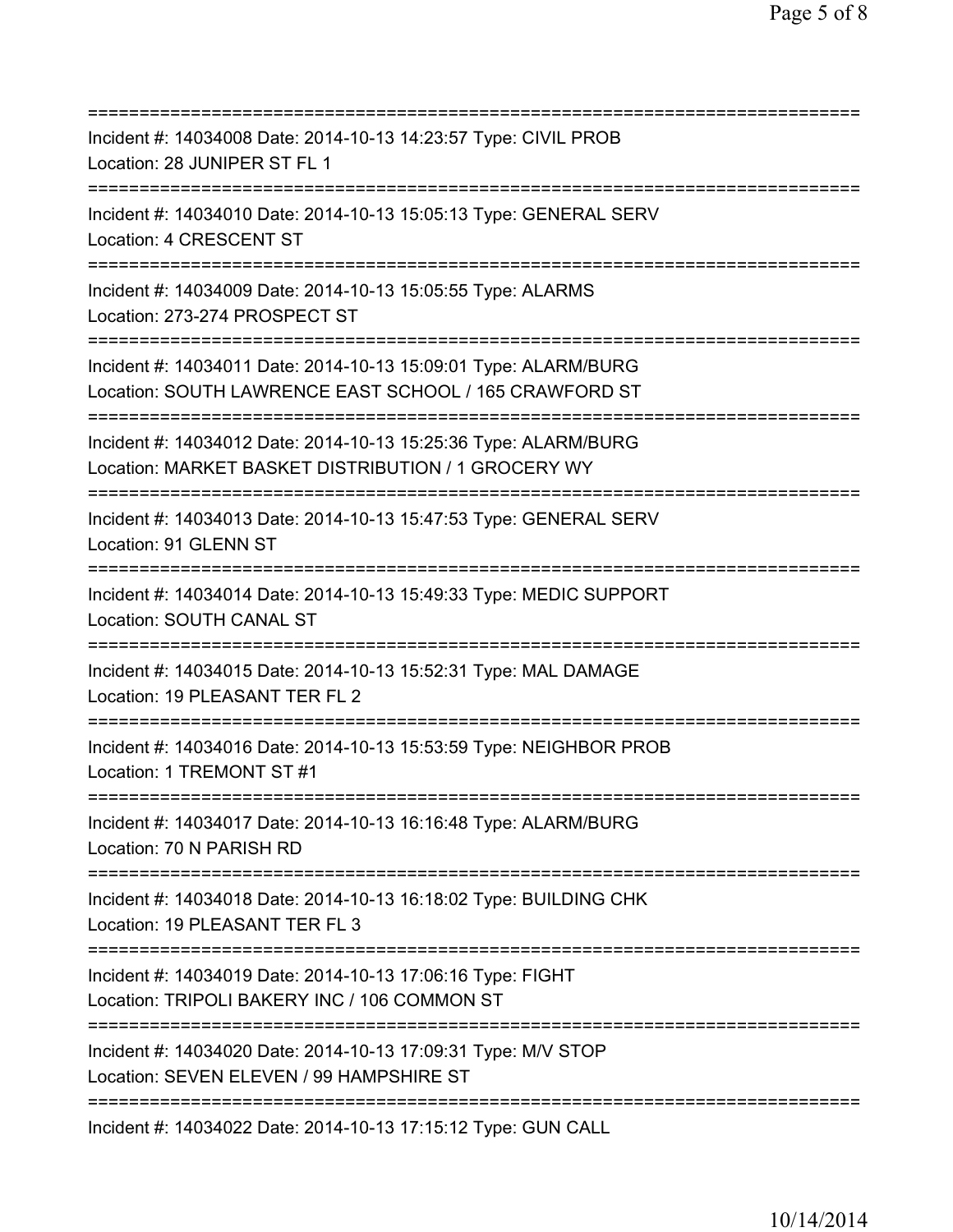=========================================================================== Incident #: 14034021 Date: 2014-10-13 17:15:17 Type: GENERAL SERV Location: 11 NESMITH ST =========================================================================== Incident #: 14034023 Date: 2014-10-13 17:16:43 Type: MAL DAMAGE Location: 15 ELM ST =========================================================================== Incident #: 14034024 Date: 2014-10-13 17:38:56 Type: MISSING PERS Location: 606 HOWARD ST =========================================================================== Incident #: 14034025 Date: 2014-10-13 17:52:17 Type: ALARM/BURG Location: VARGAS RESIDENCE / 70 BELMONT ST =========================================================================== Incident #: 14034026 Date: 2014-10-13 18:16:16 Type: SUS PERS/MV Location: 323 HOWARD ST #12 =========================================================================== Incident #: 14034027 Date: 2014-10-13 18:31:08 Type: M/V STOP Location: S BROADWAY & WEARE ST =========================================================================== Incident #: 14034028 Date: 2014-10-13 18:37:23 Type: M/V STOP Location: BROADWAY & LOWELL ST =========================================================================== Incident #: 14034029 Date: 2014-10-13 18:42:56 Type: UNWANTEDGUEST Location: SUPER LIQUOR / 35 S BROADWAY =========================================================================== Incident #: 14034030 Date: 2014-10-13 18:43:47 Type: M/V STOP Location: WINTHROP AV =========================================================================== Incident #: 14034031 Date: 2014-10-13 19:01:23 Type: GENERAL SERV Location: 10 HIGHGATE ST =========================================================================== Incident #: 14034032 Date: 2014-10-13 19:07:37 Type: M/V STOP Location: 30 AUBURN ST =========================================================================== Incident #: 14034033 Date: 2014-10-13 19:08:26 Type: DOMESTIC/PROG Location: FIRST CLASS BEAUTY SALON / 131 S BROADWAY =========================================================================== Incident #: 14034034 Date: 2014-10-13 19:39:49 Type: M/V STOP Location: PARKER ST & SPRINGFIELD ST =========================================================================== Incident #: 14034035 Date: 2014-10-13 19:51:08 Type: DISTURBANCE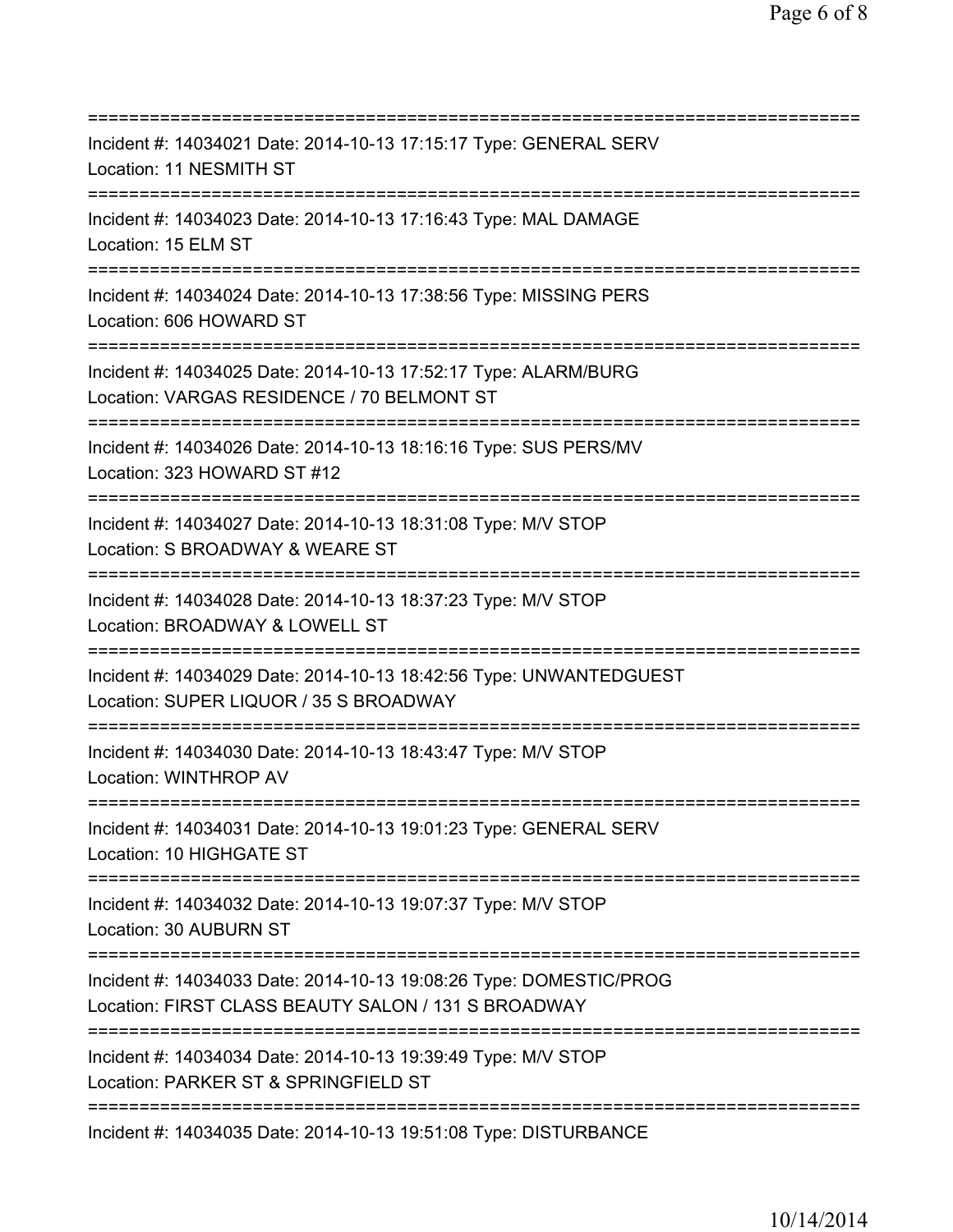Location: WALGREENS / 220 S BROADWAY =========================================================================== Incident #: 14034036 Date: 2014-10-13 19:51:16 Type: MISSING PERS Location: 606 HOWARD ST =========================================================================== Incident #: 14034038 Date: 2014-10-13 19:57:37 Type: INVESTIGATION Location: 50 BROADWAY =========================================================================== Incident #: 14034037 Date: 2014-10-13 20:00:49 Type: ROBBERY PAST Location: LAWRENCE ST & OAK ST =========================================================================== Incident #: 14034039 Date: 2014-10-13 20:57:46 Type: ALARM/BURG Location: ARLINGTON SCHOOL / 150 ARLINGTON ST =========================================================================== Incident #: 14034040 Date: 2014-10-13 21:19:12 Type: M/V STOP Location: SOUTH LAWRENCE EAST SCHOOL / 165 CRAWFORD ST =========================================================================== Incident #: 14034041 Date: 2014-10-13 21:26:20 Type: THREATS Location: 141 AMESBURY ST FL 408 =========================================================================== Incident #: 14034042 Date: 2014-10-13 21:42:52 Type: ALARM/BURG Location: ARLINGTON SCHOOL / 150 ARLINGTON ST =========================================================================== Incident #: 14034043 Date: 2014-10-13 21:56:25 Type: SUS PERS/MV Location: 20 DAISY ST #102 =========================================================================== Incident #: 14034044 Date: 2014-10-13 22:03:00 Type: M/V STOP Location: AMESBURY & LANCER WAY =========================================================================== Incident #: 14034045 Date: 2014-10-13 22:14:44 Type: ROBBERY ARMED Location: EMANUEL MARKET / 99 PARK ST =========================================================================== Incident #: 14034046 Date: 2014-10-13 22:37:45 Type: M/V STOP Location: HAFFNERS GAS STATION / 194 S BROADWAY =========================================================================== Incident #: 14034047 Date: 2014-10-13 22:47:38 Type: DRUG VIO Location: 90 LOWELL ST =========================================================================== Incident #: 14034048 Date: 2014-10-13 22:54:23 Type: ALARMS Location: 51A BERKELEY ST =========================================================================== Incident #: 14034049 Date: 2014 10 13 23:27:54 Type: NOISE ORD